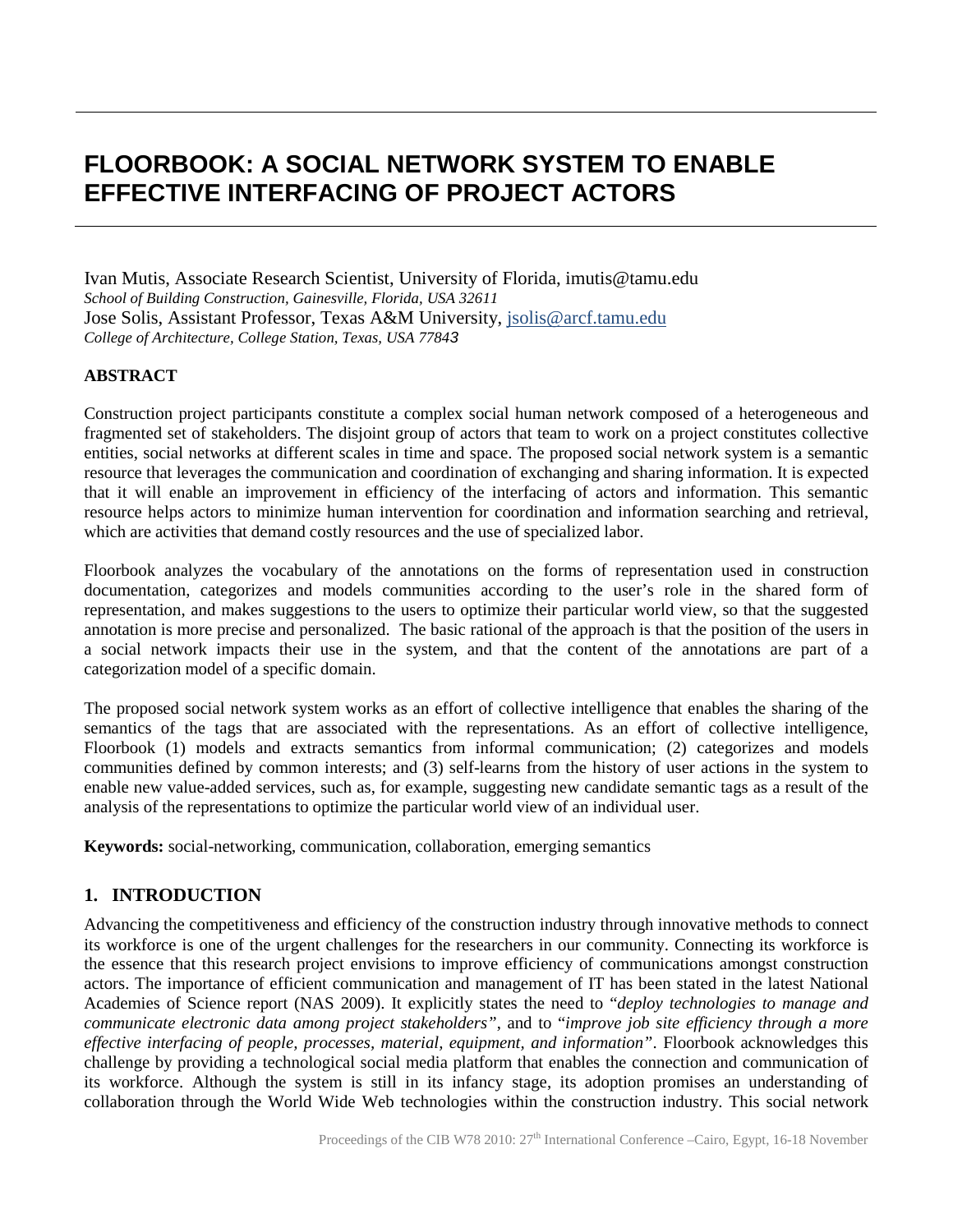system will enable researchers to understand the integrated interdisciplinary problems involved in the collaboration paradigm from (1) social, (2) organizational, and (3) technological angles. The superior quality of interfacing of people is especially important to meet new challenges of efficient communication with less use of resources to move the construction industry forward in the development of global, sustainable practices.

This social system also responds to the need of investigating the interaction of construction workforce and technology from the selected viewpoints (1) social, (2) organizational, and (3) technological. It enables, for example, real time data collection and knowledge discovery by capturing new contexts, variables, and units of analysis to further develop investigations from these viewpoints. New social media systems provide a platform for information sharing, interoperability, and collaboration with new contexts that controlled experiments cannot adequately capture [\(Shneiderman 2008;](#page-8-0) [Suchman 2007\)](#page-8-1). The adoption of social networking systems endows further research on social actors who manage construction project resources. This system eliminates geographical barriers by connecting actors from the network. The system enables the researchers to support hypotheses on finding new ways of interacting in a construction project.

The creation, contribution, and distribution of information content, its personalization and semantic analysis, and the collaborative evaluation in a social network system, all together are a new ways of interacting with information, called the 'social information processing' paradigm [\(Lerman 2008\)](#page-7-1). As a social network system, Floorbook serves as research platform for scientific research in collaboration in construction and in the new social information processing paradigm. The collaboration framework of the social network system, the components, and the elements for gaining efficiency in connecting, communicating, distributing information, among other activities, are further explained in the following sessions.

# **2. COLLABORATIVE FRAMEWORK**

Construction project participants are entities who play dynamic roles not only in one but in multiple projects. However, they have a constrained ability to coordinate actions and communicate information. The significant number of specialists who intervene in a project, the complexity of the language of building codes and local regulations, the sensitive risk for litigious actions, the complexity of the actors' relationships, and business fragmentation are elements that hinder effective collaboration and communication. Even with the adoption of new procurement methods to improve coordination and collaboration among actors, barriers for communication remain if traditional methods to share and exchange information are still in practice in organizational structures.

The collaborative framework in Floorbook and the associated methods are designed to monitor and adapt project teams to efficiently coordinate construction business processes or teamwork activities where quicker responses, up-to-date information, and reliable information channels of the teamwork are required. An extended list of benefits of team collaboration, at the organization and project levels through the *new social features* provided by the social network systems, is expected with the implementation of Floorbook. The system not only provides the social networking features, but also brings actors together in a virtual set of sessions for team work. Actors will define their relationships to one another in a rich set of ties to the social network. The purpose is to solve the complex interplay of relations and dependencies, which ultimately lead to a success in communication, as actors define their relationships as teams and not as a set of individuals [\(Foley and Macmillan 2005\)](#page-7-2). For example, as effective team work requires a good management of the nature of specific actors' competencies [\(Salas et al.](#page-8-2)  [2000\)](#page-8-2), Floorbook will facilitate the search for actors in the network that has the skills, level of expertise, experience, and availability, among other requirements, according to the need that the construction activity demands.

This research framework views the underlying groups of actors that form around interests and expertise as distinct communities in the network. The research takes into account a social layer in the network and does not consider actors as individual entities. Actors are members of communities that center around specific interests and they share their expertise within a team to which they are associated to contribute to an activity of a construction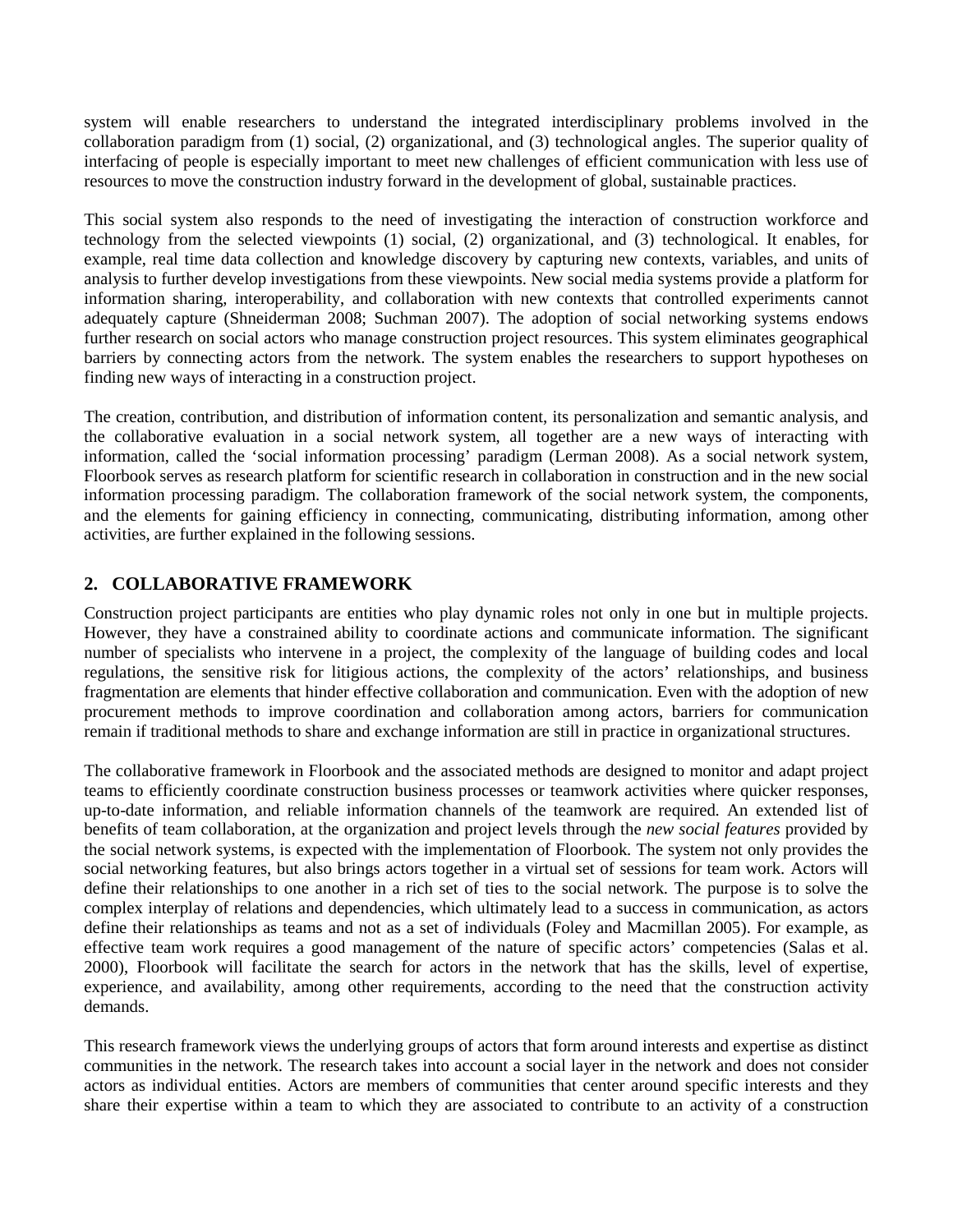project. The team has a mixture of actors with different views of the problem, topic, and motivations. The actors from the social network participate in virtual meetings or virtual sessions for construction activities, such as construction progress meetings, technical meetings, cost reviews, or problem solving. The challenge for this research is to search for the implicit communities and to find the underlying categories that inform how each community views the world.

The benefits of this collaborative framework are, but not limited to: the improvement of idea sharing and project relationships and accurate responses to project team activities through the use of a collective intelligence; the reduction of errors, omissions, misinterpretations, and rework/reentry of the shared information by connecting accountable actors through effective informal communication; the identification of key actors and strategic partners to assemble project teams through the recognition of communities of interest; and the optimization of resource allocation and systematic capture of design and construction decisions through self-learning from the history of user actions.

#### **2.1 Social network systems and computer supportive collaborative environments**

Floorbook is a social network system that has collaborative functionalities. As a social system, its collaborative functionalities intersect with the functionalities of the systems that feature the Computer-Supportive-Collaborative-Work (CSCW) environments [\(Grudin 1994;](#page-7-3) [Schmidt and Bannon 1992\)](#page-8-3). The social system, however, is conceived for the purpose of connecting users or actors to others with whom they share connections or latent connections. These collaborators may be individual humans or groups from an organization. The socialnetwork-system actors create online representations of themselves [\(Boyd and Ellison 2008\)](#page-7-4) and working spaces for collaboration. The social network systems help to communicate information, share documents and rich media, and perform transactions among the actors.

Collaborative project management system (CPMS) for the construction industry, such as Aconnex [\(Aconex 2010\)](#page-7-5) and Prolog [\(Meridian 2010\)](#page-7-6), target formal and explicit aspects of collaboration activities. Formal features include the applications of document management and document sharing within project workflows systems in a collaborative working environment. Floorbook as a social system targets implicit knowledge and informal information [\(Yang and Chen 2008\)](#page-8-4), but also has some features to manage formal information and explicit knowledge. Social-network systems assume direct or indirect relationships between actors that build a framework to investigate actors' awareness regarding collaborators' long-term efforts directed at specific objectives [\(Carroll](#page-7-7)  [et al. 2009;](#page-7-7) [Dourish and Bellotti 1992\)](#page-7-8). This framework also serves to research key resources that have been used by the communities of actors. In sum, social systems and CPMS might share collaborative features, but their frameworks are different.

# **3. FLOORBOOK STRUCTURE**

Construction project actors continuously generate information to communicate construction concepts within the social network. They create, organize, and distribute information with different types of content in a electronic form of representation (e.g., drawings files and specifications in digital forms). The purpose is to communicate such content to be interpreted by other actors in the network. Floorbook as a social networking system captures and identifies the social actors who share the forms of representation. The representations are generated by a source, shared, and distributed with other actors within the network. The distribution is done along the path of the connections within the social network. In order to describe the structure of the system and have a good understanding of its components, actors and social network relationships are briefly analyzed.

#### **3.1 Actors and social network**

Actors' relationships within the social network play an important role in successfully communicating the representations. The term *actor* in this research does not refer merely to individual humans, but also to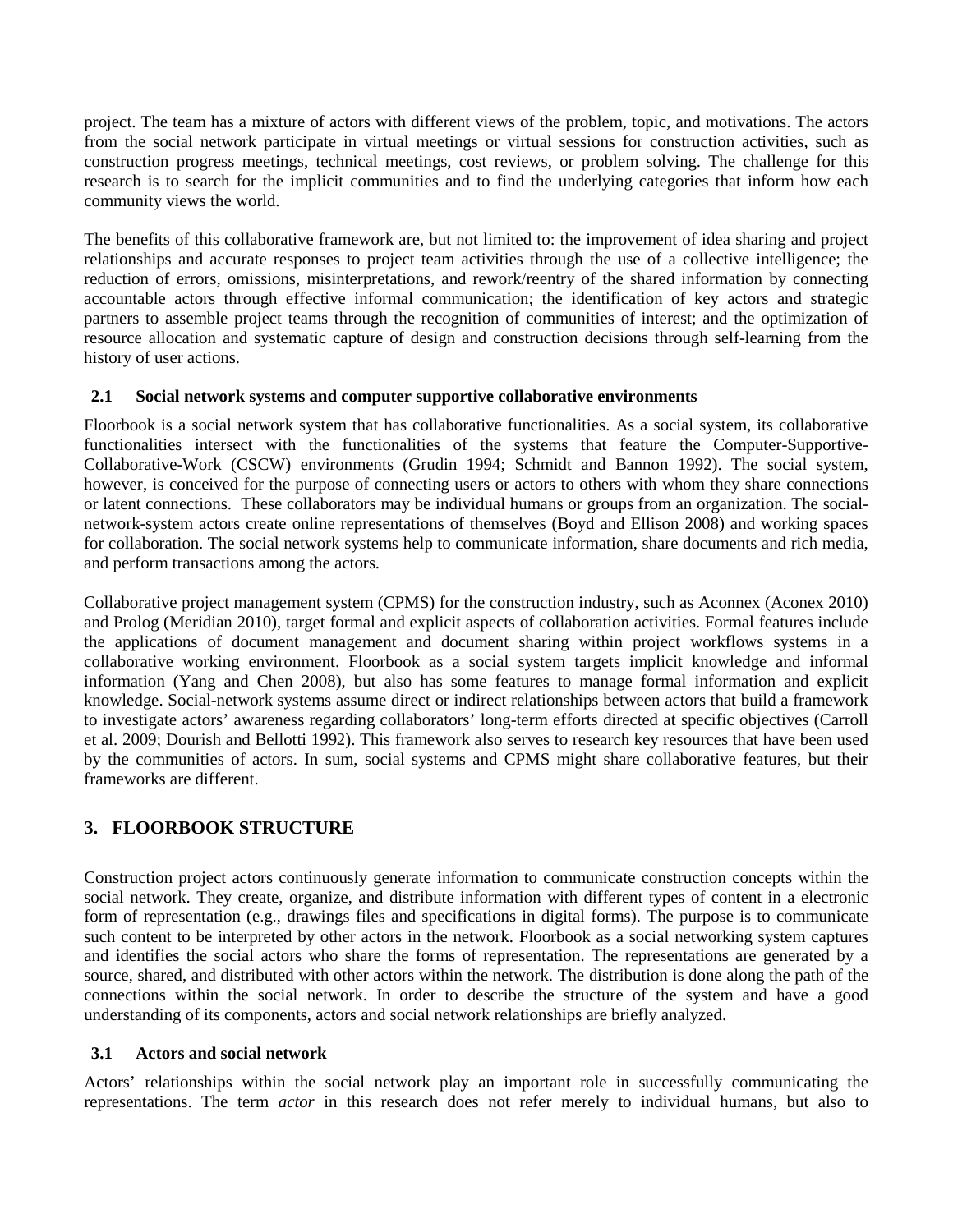organizational units that play a role in the project. The actors' understanding of social network relationships will leverage the ability to identify their roles and obligations within any construction process to delineate and track responsibilities and efficient management of problem-solving and of performance or routine activities. It is expected, for example, that the understanding of the network relationships will benefit the coordination of actors for checking semantic consistency of the content of the representations that is distributed among them. This research claims that actors can arrive at better decisions regarding any type of information-handling activities with the knowledge of social network composition.

The basic assumption is that the communication among actors takes place with the interaction of actors in their manifestation of social individuals within the social network. This research regards organizations as systems of social individuals that create a social structure. This investigation considers actors as social entities, which can be defined as discrete individuals, units of organizations, or collective social units [\(Wasserman and Faust 1994\)](#page-8-5). These actors are linked to one another and are inter-independently associated by inter-organizational or organizational sets of relationships defined by common, specific objectives to build a project. These actors constitute a dynamic social network, a structure composed of actors who may be human or organizations [\(Kadushin 2004\)](#page-7-9) that have one or multiple relationships among them.

#### **3.2 Interpretation of Forms of Representation and Acts**

The interpretation of the distributed forms of representations is the actor's rationalization and identification of the representation's meaning or the representation's intended semantics. The interpretation involves a sense-making process in which the actors turn circumstances into a situation that are comprehended explicitly [\(Weick et al.](#page-8-6)  [2005\)](#page-8-6). The explicit organization of such circumstances influence actors' actions. Therefore, actors' actions are driven by the interpretation of the semantics of the representations. The actors' actions are constrained by social contexts, such as institutional constraints of the construction organizations. For clarity, the firms' constraints can be expressed in organizational rules such as the rules to deliver a construction document within the workflow.

Construction project actors in a social network are virtual teams, as defined by Maznevski and Chudoba [\(2000\)](#page-7-10), where geographic boundaries become imperceptible by the information system platform. They perform organizational decisions and actions and each of those comprises a communicational activity. Actors and their virtual teams interpret information and perform actions. These actions of the individual actors can be analyzed as *acts*. This research takes into account two types of acts in the *social structure* as Dietz (2006) suggests, *production acts* and *coordination acts*. These *acts* are basic pieces to understand the actors' operations within a social network. However, actors' roles in a construction project are typically not aligned to the defined roles assigned by the organization. The roles that the actors play in organizations are defined as the authority and responsibility as the executor of a transaction [\(Dietz 2006\)](#page-7-11) within a routine or non-routine activity.

For an illustration, consider Figure 1, which illustrates *production* and *coordination acts*. The relationship between the form of representation and the actor or interpreter is articulated according to the semiotic framework developed by Mutis [\(2008b\)](#page-7-12) that explores the understanding of forms of representation employed in the construction industry. The semiotic framework explains the roles of symbols, the way in which actors act according to the social rules that are used, for example, for coordinating teamwork members. Therefore, we can identify the steps where the proposed social networking system can provide efficiency in interpreting and collaborating activities.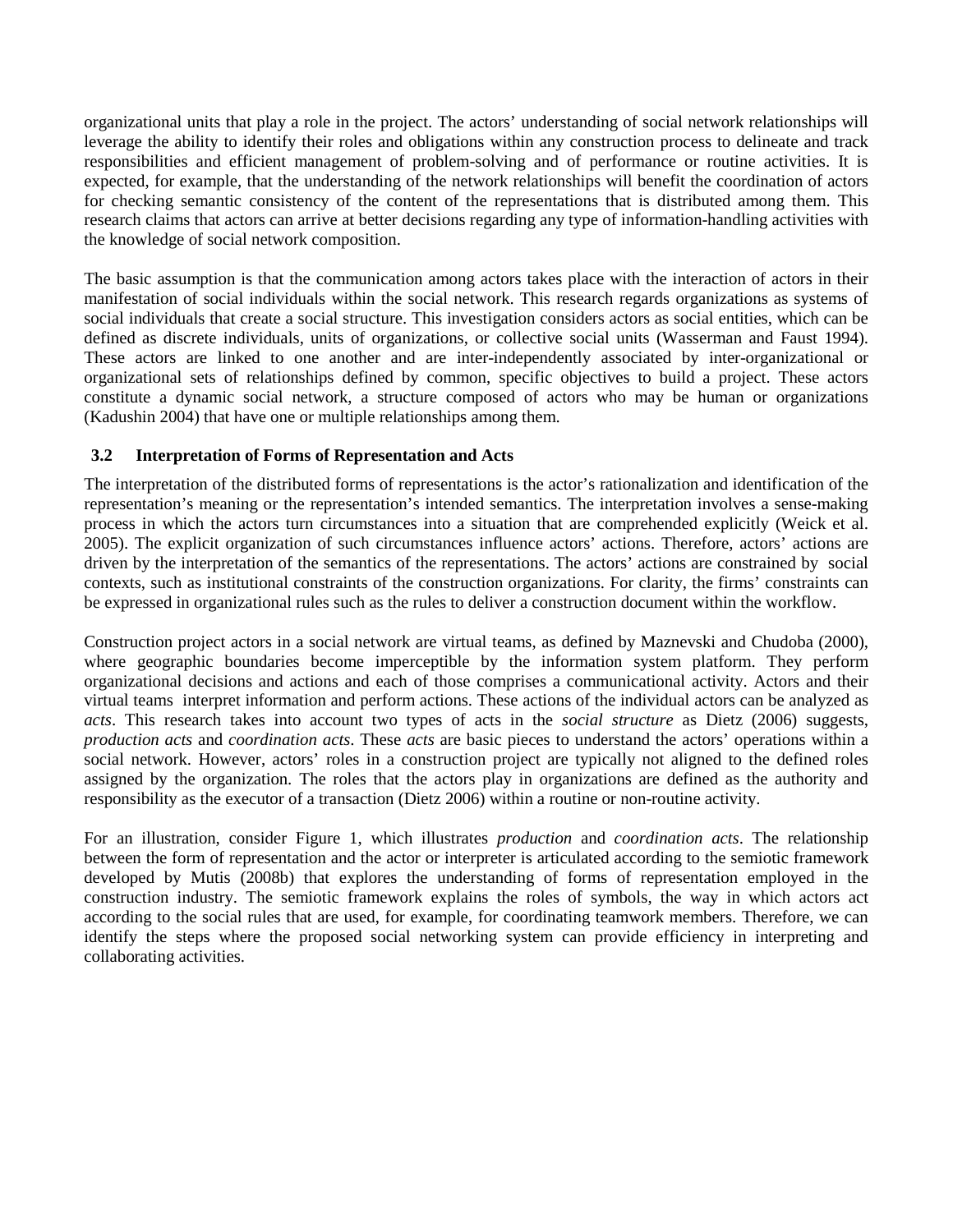

Figure 1: Coordination and production acts (Dietz 2003) and virtual teamwork

As shown in Figure 1, actors that belong to a social world framework of norms, laws, values, and beliefs perform interpretations of signs. These signs have meaning and validity, and the actors must identify the intentionality in its framework. This framework constitutes a pragmatic approach to sign [\(Dietz 2003\)](#page-7-13). Therefore, the actors secure the semantic consistency of such sign by verifying the validity in the pragmatic framework, which is done through (1) conversations, (2) dialogs, and (3) negotiations. These actions are coordination acts. What the actor interprets is a set of signs that are syntactically expressed by a formal structure, such as a data file, syntax language, etc., which are carried in some physical material such as hardware or paper-based traces, as illustrated in the distributed information resource in Figure 1.

When performing coordination acts, the actors attempt to comply with commitments or make agreements towards production acts. In coordination acts, the performer directs a communicative act to the addressee [\(Dietz 2003\)](#page-7-13). These acts are more defined acts than general illocutionary acts [\(Searle 1969;](#page-8-7) [Searle 1985\)](#page-8-8). Request, promise, accept, and deny are examples of speech acts that indicate actions for any role as a performer, addressee, or interpreter. Mutis [\(2008a\)](#page-7-14) introduced speech act theory to the communicative acts in construction and identified the interpretation as a central act based on the semiotic layers. Therefore, this research designs a framework for communication and coordination based on the satisfaction of semiotic tenets*.*

# **3.3 Representation-actor-tag relationship**

The proposed social networking system will connect members of the network to enable virtual teamwork sessions, as they are executed in face-to-face meetings. Figure 2 shows team sessions  $(t_i)$  of a virtual team from a project  $(n_i)$ . The system enables the controlling of multiple projects  $(n_i)$ , with multiple sessions  $(t_i)$ . The system supports the creations of projects  $(n_i)$  from the connections of a social network. As was aforementioned, the system supports the distribution, sharing, and exchanging of forms of representation of information. The members of the project input into the system the digital forms of representations, and they explicitly retrieve specific information from the project. The purpose is to have discussions about the representations (e.g. construction drawings) within the sessions, share specific information among the virtual team, and tag such representations. The virtual team explicitly shares information within the session that ranges from construction documents to 3D models. The session dialogs and tags are indexed to be stored and later retrieved in the system repository, and analyzed within a reasoning module in the system.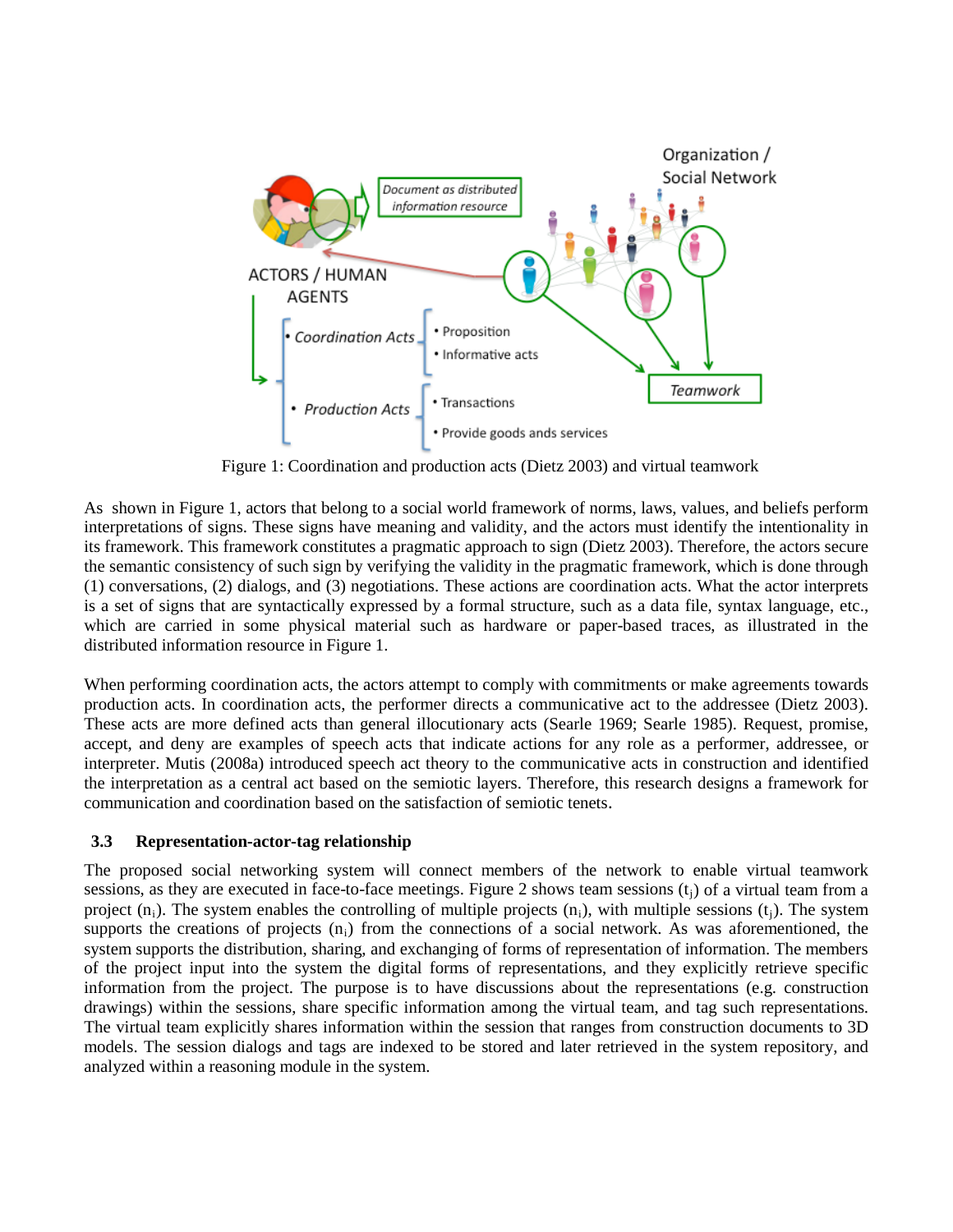As shown in Figure 2, one actor with a set of bonds ties another explicitly with a project  $(n_i)$ . The proposed system will register and combine all individual contacts to create a social network. For this purpose, the social networking system enables a teamwork activity to perform communication acts in group sessions through written dialogs within the sessions  $(t<sub>i</sub>)$ . To assist the actor in the interpretation, communication, and coordination of the shared information in the network, the proposed system has the ability to provide, for example, intelligent tags through a folksonomy to reduce the semantic or pragmatic distortion of the shared information. The shared information, which is associated with each virtual team's work, is documents that are typically employed in construction projects, such as drawings, specifications, and project manuals, as shown in Figure 2. For example, a virtual teamwork A105, which is connected by the social network system in the project Austin Commercial 1, is interpreting a detail of a two-dimensional structural drawing  $S3501$  of the 79<sup>th</sup> floor of the main project building.

The system also captures the following representation-actor-tagging relationships: (a) the association between the explicit tags to the shared documentation, which is the subject of discussion in the session, and the actors in the session; (b) the association between the vocabulary employed in the explicit tags and the actor who produces such tags. The purpose of modeling the vocabulary is to populate the system's folksonomy, which is the result of personal tagging done in a social environment of information and resources for one's own retrieval [\(Gruber 2007;](#page-7-15) [Smith 2006;](#page-8-9) [Vander Val 2007\)](#page-8-10). One of the objectives of the system is to personalized vocabulary through the folksonomy. The tag vocabulary provides a rich understanding of the information resource  $(d_i)$  being tagged.



Figure 2: Instances of annotated representations and their social dimensions

# **4. FLOORBOOK SOCIAL NETWORK SYSTEM**

Floorbook is a social networking system that collects information from users through tags and dialogs to aggregate information for information discovery. As it is explained in Mutis' semiotic framework (2008), there is a social dimension associated with the representations, in this case instances of documents. The assumption is that the aggregation of individual actors' interactions within a network would lead to an effect of semantic discovery of collective actions. New efforts in the same directions have focused on large-scale folksonomies from community web-ontologies from web-pages [\(Mika 2007\)](#page-7-16).

For example, Floorbook system's purpose is to have the ability to extract semantics of the representations and of the annotations to suggest information for particular users. An analysis of the existing connections of the network in a construction project and discovery of implicit connections within the social network is performed. The basic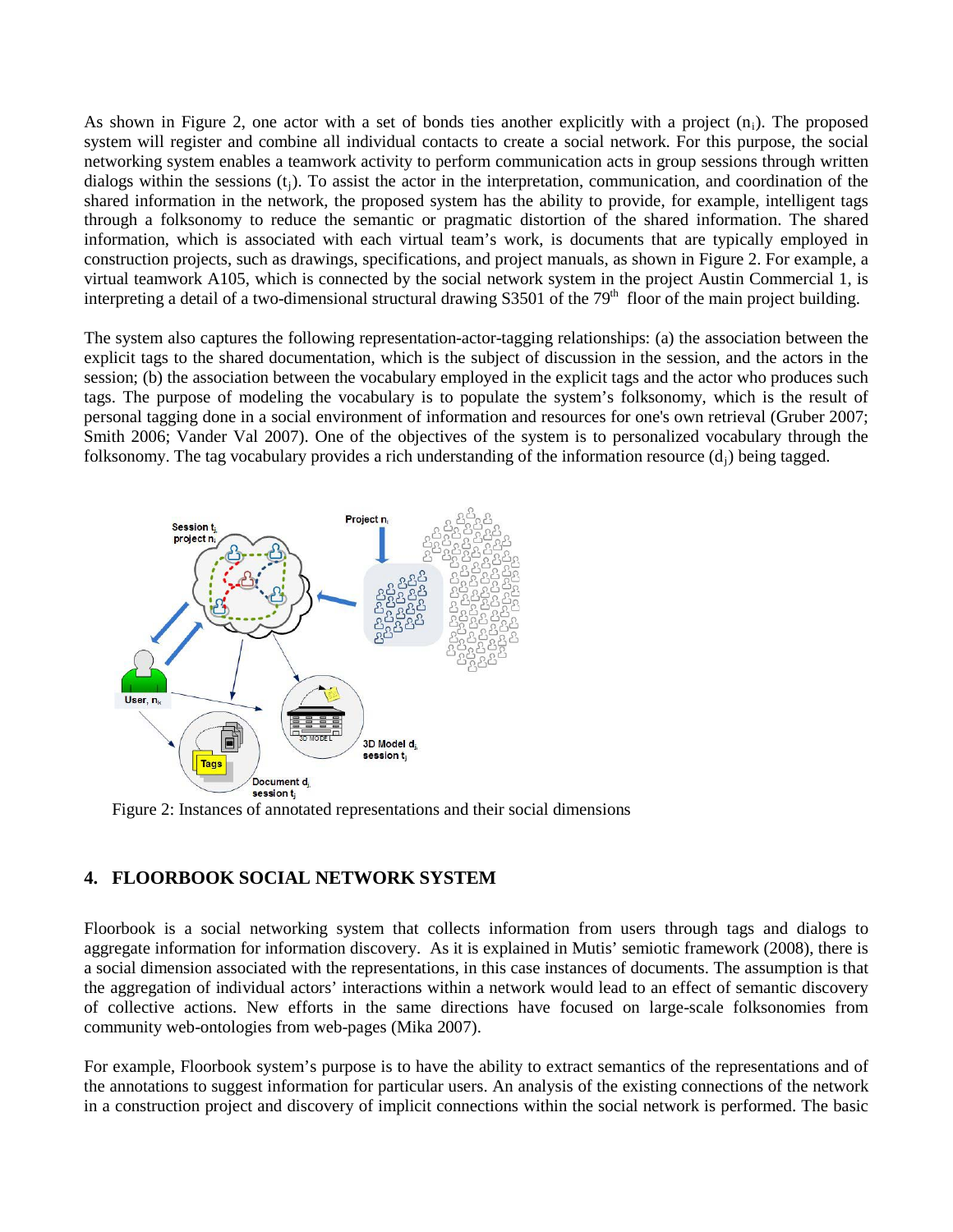rationales are that (1) the position of the users in a social network impacts their use in the system and that (2) the syntax of annotation associated with the documents or the distributed information in forms of representation is comprised in a categorization model of the construction domain.

To illustrate the dialog and tag systems that annotate the distributed information in the network, see Figure 3 (a, and b). The figure shows two screenshots of the Floorbook network system prototype. It displays components of the system that are designed to enable coordination acts. These acts facilitate the necessary and sufficient conditions through informative acts to guarantee semantics and reduce the information distortion in the actors' social framework or social layer. The purpose is to satisfy the actors' understanding of the semantics of shared information. The system has services components, which are functional for simulating the virtual project sessions. At this initial infancy stage of Floorbook, the current services are:

- 1. Project  $(n_i)$  document repository. It provides a repository service for the retrieval of electronic documents. The repository has permission privileges to allow updates of project documents by specific project actors. Any member of a social network that has been included in the project  $(n_i)$  can view the documents. However, new permissions are possible to set up for further users' restrictions. Currently, Design Web Format (DWF) and (DWFx) based on ISO/IEC 29500-2:2008, Portable Document Format (PDF), and some image file formats are accepted to be downloaded to the users' browser. See left side of the screenshots from Figure 3 (a) and 3 (b).
- 2. Session  $(m_j)$  document repository. It provides a repository service for the retrieval of electronic documents for session  $(m_i)$ . The repository has permission privileges to allow updates and storage of project documents by specific project actors. Any member of the social network that has been included to the session  $(n_i)$  can view the documents. See left side of the screenshots from Figure 3 (a) and 3 (b).
- 3. Annotations. Floorbook has the following annotation services: (1) annotations of documents, (2) annotations of documents with dialogs, (3) annotations of the virtual sessions of actors' conversations. See right side of the screenshots from Figure 3 (a) and 3 (b).
- 4. E-mail notifications. The system notifies users when they are invited to a project or a session of a specific project and when an update of the documents of a session occurs.



(a) Drawing tab (b) 3D modeling tab Figure 3: Floorbook Screenshots.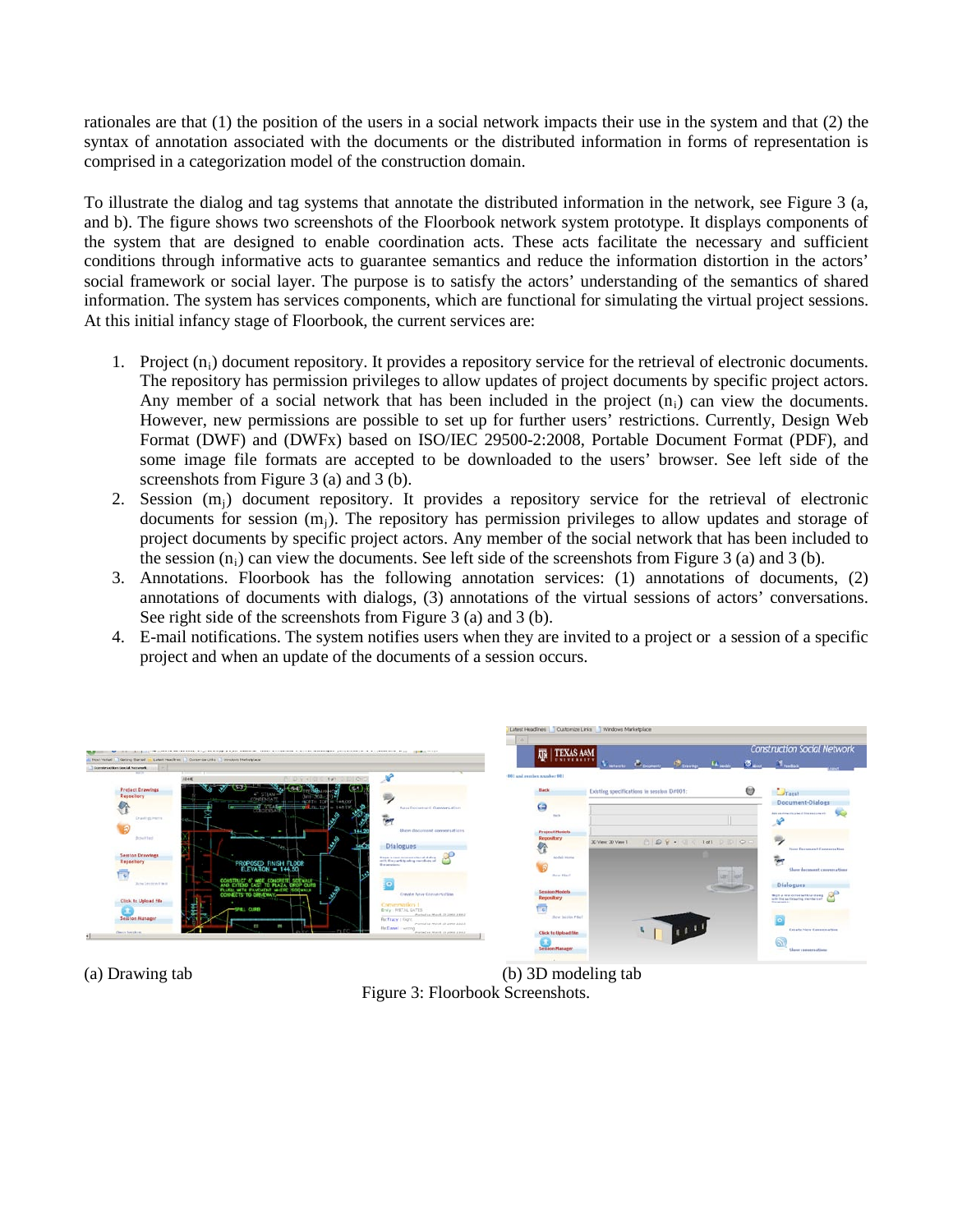#### **5. CONCLUSIONS AND FUTURE WORK**

Floorbook is a social network system that is used as a research platform to investigate a new class of collaborative semantic social networking among actors in the construction domain. Floorbook is a novel approach that leverages the communication of information and coordination of teamwork within the dynamic social network grid to improve efficiency of current collaborative methods through a more effective interfacing of actors and information. The networking is a social semantic knowledge sharing system that enables communication and coordination of teamwork members by sharing and annotating electronic forms of representation in construction, such as drawings, specifications, and other construction documents. The system connects construction project actors who belong to the network community and discovers communities of practice where actors have common interests and where specific levels of expertise are required. The underling theories of the system are based on the semiotic framework that explains the roles of symbols and the way in which actors act according to used social rules. It is expected that Floorbook will provide significant efficiency in interpreting representations as sources of information for collaborating activities in construction projects.

# **6. REFERENCES**

- <span id="page-7-5"></span>Aconex. (2010). Project collaboration and online project management system, Accessed, September 2010
- <span id="page-7-4"></span>Boyd, D. M., and Ellison, N. B. (2008). "Social Network Sites: Definition, History, and Scholarship." *Journal of Computer-Mediated Communication*, 13(1), 210-230.
- <span id="page-7-7"></span>Carroll, J. M., Rosson, M. B., Farooq, U., and Xiao, L. (2009). "Beyond being aware." *Information and Organization*, 19(3), 162-185.
- <span id="page-7-13"></span>Dietz, J. L. G. (2003). "The atoms, molecules and fibers of organizations." *Data & Knowledge Engineering*, 47(3), 301-325.
- <span id="page-7-11"></span>Dietz, J. L. G. (2006). "The deep structure of business processes." Commun. ACM, 58-64.
- <span id="page-7-8"></span>Dourish, P., and Bellotti, V.(1992) "Awareness and coordination in shared workspaces." *Proceedings of the 1992 ACM conference on Computer-supported cooperative work*, Toronto, Ontario, Canada, 107-114.
- <span id="page-7-2"></span>Foley, J., and Macmillan, S. (2005). "Patterns of interaction in construction team meetings." *CoDesign: International Journal of CoCreation in Design and the Arts*, 1(1), 19 - 37.
- <span id="page-7-15"></span>Gruber, T. R. (2007). "Ontology of folksonomy: A mash-up of apples and 0ranges." *International Journal On Semantic Web and Information SystemsInternational Journal On Semantic Web and Information Systems*, 3(2), 11.
- <span id="page-7-3"></span>Grudin, J. (1994). "Computer-supported cooperative work: history and focus." *Computer*, 27(5), 19-26.
- <span id="page-7-9"></span>Kadushin, C. (2004). Introduction to social network theory, Accessed, December
- <span id="page-7-1"></span>Lerman, K. (2008). "Social Information Processing in News Aggregation." *IEEE Internet Computing*, 11(6), 16- 28.
- <span id="page-7-10"></span>Maznevski, M. L., and Chudoba, K. M. (2000). "Bridging Space Over Time: Global Virtual Team Dynamics and Effectiveness." *Organization Science*, 11(5), 473 - 492.
- <span id="page-7-6"></span>Meridian. (2010). Prolog, construction project management system, Folsom, CA, Accessed, October 2010
- <span id="page-7-16"></span>Mika, P. (2007). "Ontologies are us: A unified model of social networks and semantics." *Web Semantics*, 5(1), 5- 15.
- <span id="page-7-14"></span>Mutis, I., and Issa, R.(2008a) "The interoperability act for encompassing semantics from construction documents." *CIB-W78 25th International Conference on Information Technology in Construction*, Santiago, Chile, 447 - 445.
- <span id="page-7-12"></span>Mutis, I., and Issa, R. (2008b). "Semiotic proposition for understanding semantics within construction documents." *Tsinghua Science & Technology*, 13(S 1), 192 - 198.
- <span id="page-7-0"></span>NAS, N. A. O. S. (2009). "Advancing the Competitiveness and Efficiency of the U.S. Construction Industry." National Academy of Sciences, Washington, D.C.